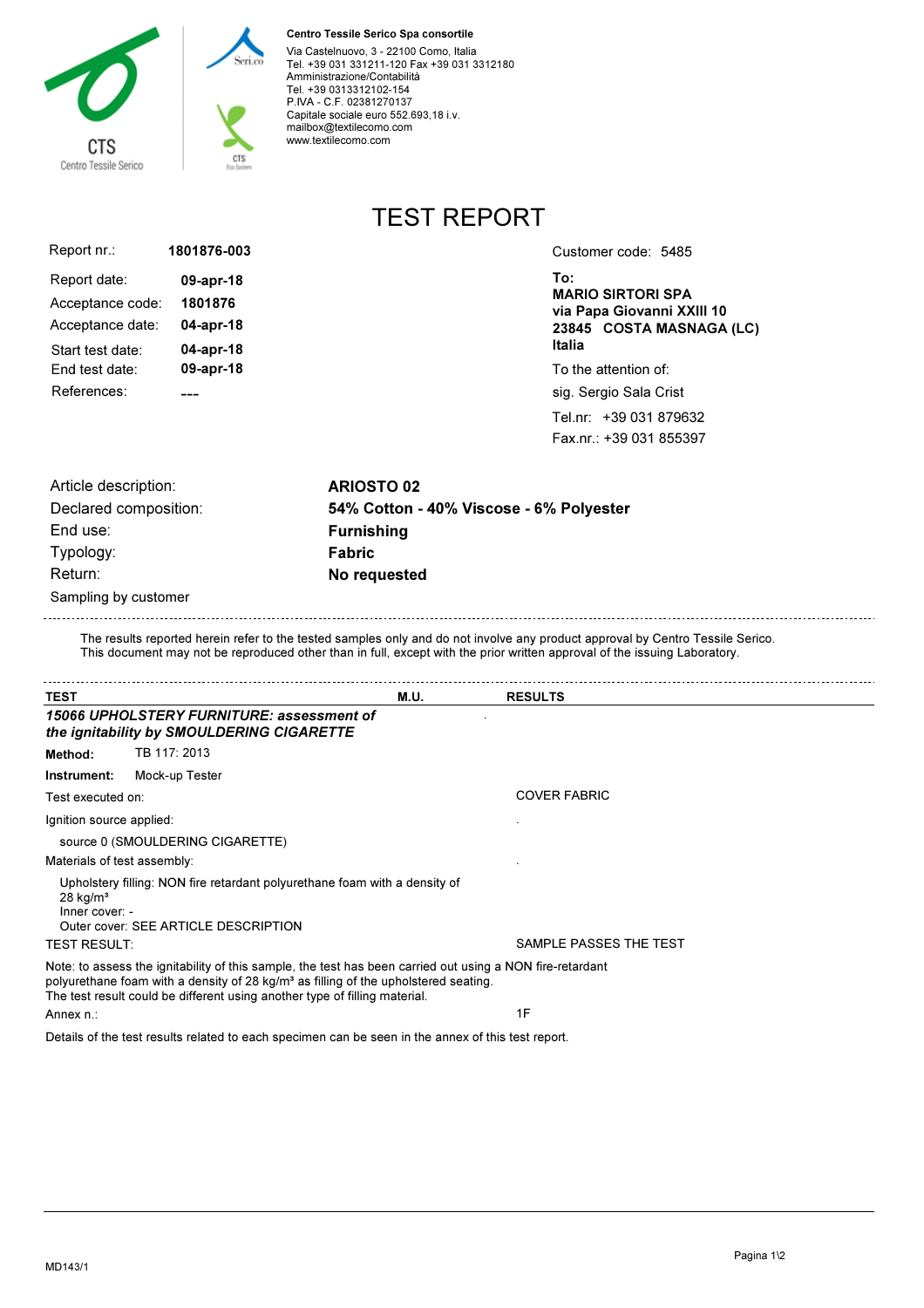

Centro Tessile Serico Spa consortile

Via Castelnuovo, 3 - 22100 Como, Italia Tel. +39 031 331211-120 Fax +39 031 3312180 Amministrazione/Contabilità Tel. +39 0313312102-154 P.IVA - C.F. 02381270137 Capitale sociale euro 552.693,18 i.v. mailbox@textilecomo.com www.textilecomo.com

| Report nr.  | 1801876-003 |      |                |  |
|-------------|-------------|------|----------------|--|
| <b>TEST</b> |             | M.U. | <b>RESULTS</b> |  |

END OF TEST REPORT

**Technical Head** 

Enrica Baldini 'n